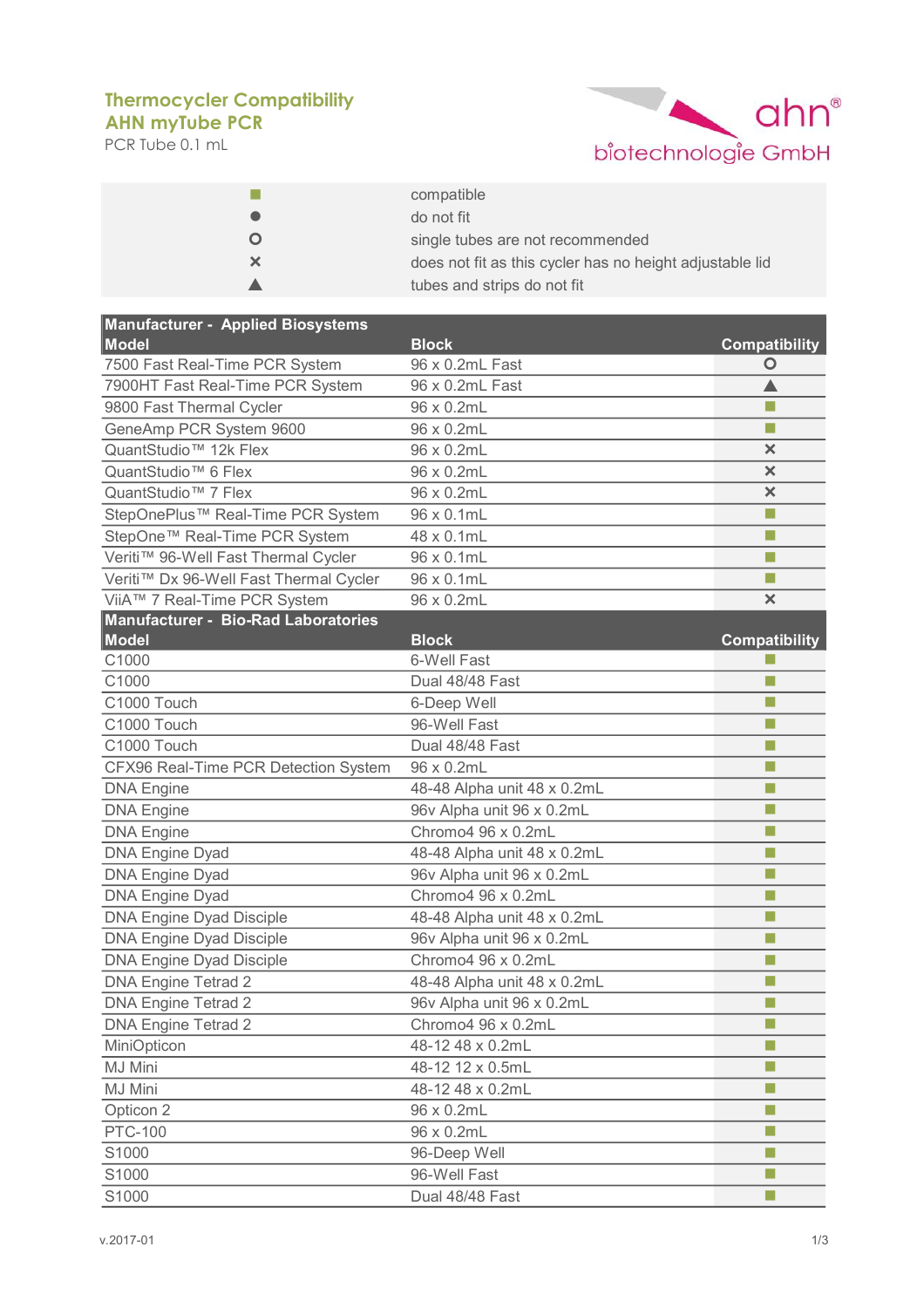## **AHN myTube PCR Thermocycler Compatibility**

PCR Tube 0.1 mL



|   | compatible                                               |
|---|----------------------------------------------------------|
|   | do not fit                                               |
|   | single tubes are not recommended                         |
| × | does not fit as this cycler has no height adjustable lid |
|   | tubes and strips do not fit                              |

| <b>Manufacturer - Eppendorf</b> |                                |                          |
|---------------------------------|--------------------------------|--------------------------|
| <b>Model</b>                    | <b>Block</b>                   | <b>Compatibility</b>     |
| Mastercycler                    | 96 x 0.2mL                     |                          |
| Mastercycler                    | 96-77 96 x 0.2mL               | m.                       |
| Mastercycler ep gradient        | 96 x 0.2mL                     | П                        |
| Mastercycler ep gradient Silver | 96 x 0.2mL                     | ш                        |
| Mastercycler ep realplex        | 96 x 0.2mL                     | m.                       |
| Mastercycler ep realplex Silver | 96 x 0.2mL                     | П                        |
| Mastercycler gradient           | 96 x 0.2mL                     | ш                        |
| Mastercycler gradient           | 96-77 96 x 0.2mL               | m.                       |
| Mastercycler nexus              | 96 x 0.2mL                     | m.                       |
| Mastercycler nexus eco          | 96 x 0.2mL                     | П                        |
| Mastercycler nexus gradient     | 96 x 0.2mL                     | ш                        |
| Mastercycler nexus gradient eco | 96 x 0.2mL                     | П                        |
| Mastercycler Personal           | 25-16 25 x 0.2mL               | m.                       |
| Mastercycler pro                | 96 x 0.2mL                     | ш                        |
| Mastercycler pro S              | 96 x 0.2mL                     | m.                       |
| Thermomixer comfort             | 96 x 0.2mL                     |                          |
| Manufacturer - MJ Research Inc. |                                |                          |
| <b>Model</b>                    | <b>Block</b>                   | <b>Compatibility</b>     |
| Opticon 2 System                | 96 x 0.2mL                     |                          |
| Opticon System                  | 96 x 0.2mL                     | m.                       |
| <b>PTC-100</b>                  | 96 x 0.2mL                     | m.                       |
| <b>PTC-100</b>                  | 96 x 0.2mL AgV                 | ш                        |
| PTC-150 MiniCycler              | 25 x 0.2mL                     | ш                        |
| PTC-200 DNA Engine              | 30-48 Alpha unit 48 x 0.2mL    | m.                       |
| PTC-200 DNA Engine              | 48-48 Alpha unit 48 x 0.2mL    | П                        |
| PTC-200 DNA Engine              | 96v Alpha unit 96 x 0.2mL      | П                        |
| PTC-200 DNA Engine              | 96v Moto Alpha Unit 96 x 0.2mL | п                        |
| PTC-200 DNA Engine              | Chromo4 96 x 0.2mL             | п                        |
| PTC-220 DNA Engine Dyad         | 30-48 Alpha unit 48 x 0.2mL    | ш                        |
| PTC-220 DNA Engine Dyad         | 48-48 Alpha unit 48 x 0.2mL    | m.                       |
| PTC-220 DNA Engine Dyad         | 96v Alpha unit 96 x 0.2mL      | m.                       |
| PTC-220 DNA Engine Dyad         | 96v Moto Alpha Unit 96 x 0.2mL | m.                       |
| PTC-220 DNA Engine Dyad         | Chromo4 96 x 0.2mL             | m.                       |
| PTC-221 DNA Engine Disciple     | 30-48 Alpha unit 48 x 0.2mL    | п                        |
| PTC-221 DNA Engine Disciple     | 48-48 Alpha unit 48 x 0.2mL    | ш                        |
| PTC-221 DNA Engine Disciple     | 96v Alpha unit 96 x 0.2mL      | ш                        |
| PTC-221 DNA Engine Disciple     | 96v Moto Alpha Unit 96 x 0.2mL | п                        |
| PTC-221 DNA Engine Disciple     | Chromo4 96 x 0.2mL             | П                        |
| PTC-225 DNA Engine Tetrad       | 30-48 Alpha unit 48 x 0.2mL    | ш                        |
| PTC-225 DNA Engine Tetrad       | 48-48 Alpha unit 48 x 0.2mL    | $\overline{\phantom{a}}$ |